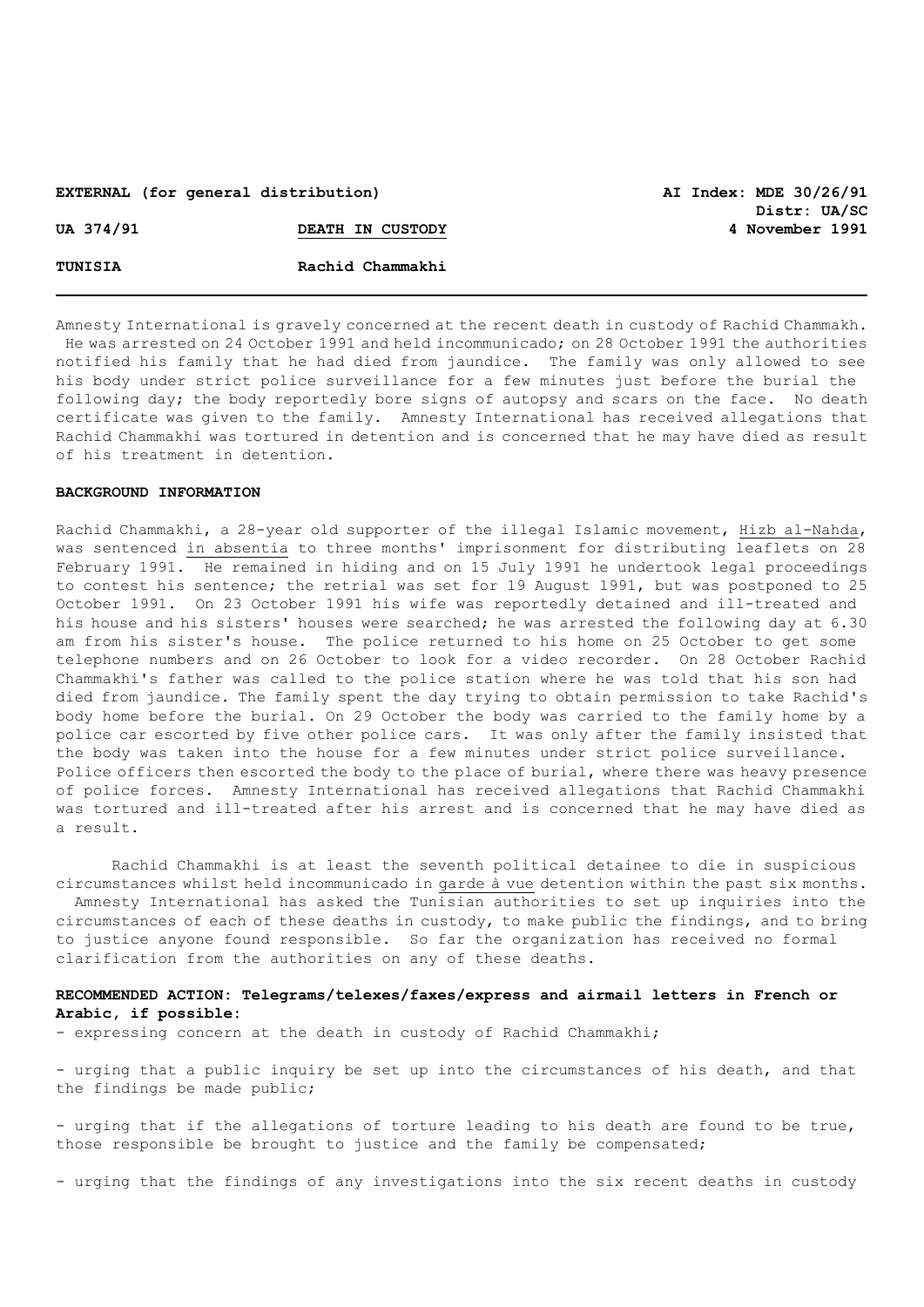be made public and those found responsible be brought to justice.

 **page 2 of UA 374/91**

**APPEALS TO: (in French or Arabic, if possible)**

*1.* Son Excellence **Excellence** Président Zine El Abidine Ben Ali Président de la République Palais Présidentiel Tunis/Carthage, Tunisie **Telegrams: President Ben Ali, Tunis, Tunisia Telexes: 14900 prpsa tn; 12163 ppsd tn Faxes: + 216 1 74 4721**

*2.*

M. Abdallah Kallel **Excellence**  Ministre de l'Interieur Ministère de l'Interieur Avenue Habib Bourguiba Tunis, Tunisie **Telegrams: Ministre Interieur, Tunis, Tunisia Telexes: 13662 sdap tn**

### *3.*

Ambassador Rachid Driss **Ambassador** President du Comité Superieur des Droits de l'homme et des Libertés Fondamentales 24 Rue Docteur Kalmet Mutuelleville Tunis, Tunisie **Telegrams: Ambassador Rachid Driss, 24 rue Docteur Kalmet, Mutuelleville, Tunis, Tunisie Faxes: + 216 1 270646 + 216 1 796593**

M. Sadoq Chaâbane **Excellence**  Conseiller Présidentiel chargé des Droits de l'Homme Palais Présidentiel Carthage/Tunis, Tunisie **Telegrams: Conseiller Presidentiel Chaabane, Palais Presidentiel, Carthage, Tunisie Faxes: + 216 1 744721 or 742513**

# *5.* M. Abderrahim Zouari **Excellence** Ministre de la Justice Ministère de la Justice Boulevard Bab Benat Tunis, Tunisie **Telegrams: Ministre Justice, Tunis, Tunisia Faxes: + 216 1 568 106**

*6.*

**4**.

M. Habib Ben Yahia **Excellence** Ministre des Affaires Etrangères Ministère des Affaires Etrangères Place du Gouvernement La Kasbah Tunis, Tunisie **Telegrams: Ministre Affaires Etrangeres, Tunis, Tunisia Telexes: 14470/1/2 mafta tn**

**COPIES TO:** Diplomatic representatives of Tunisia in your country.

**PLEASE ALSO SEND COPIES OF SOME OF YOUR APPEALS, FOR INFORMATION, TO:**  Ligue Tunisienne pour la Défense des Droits de l'Homme